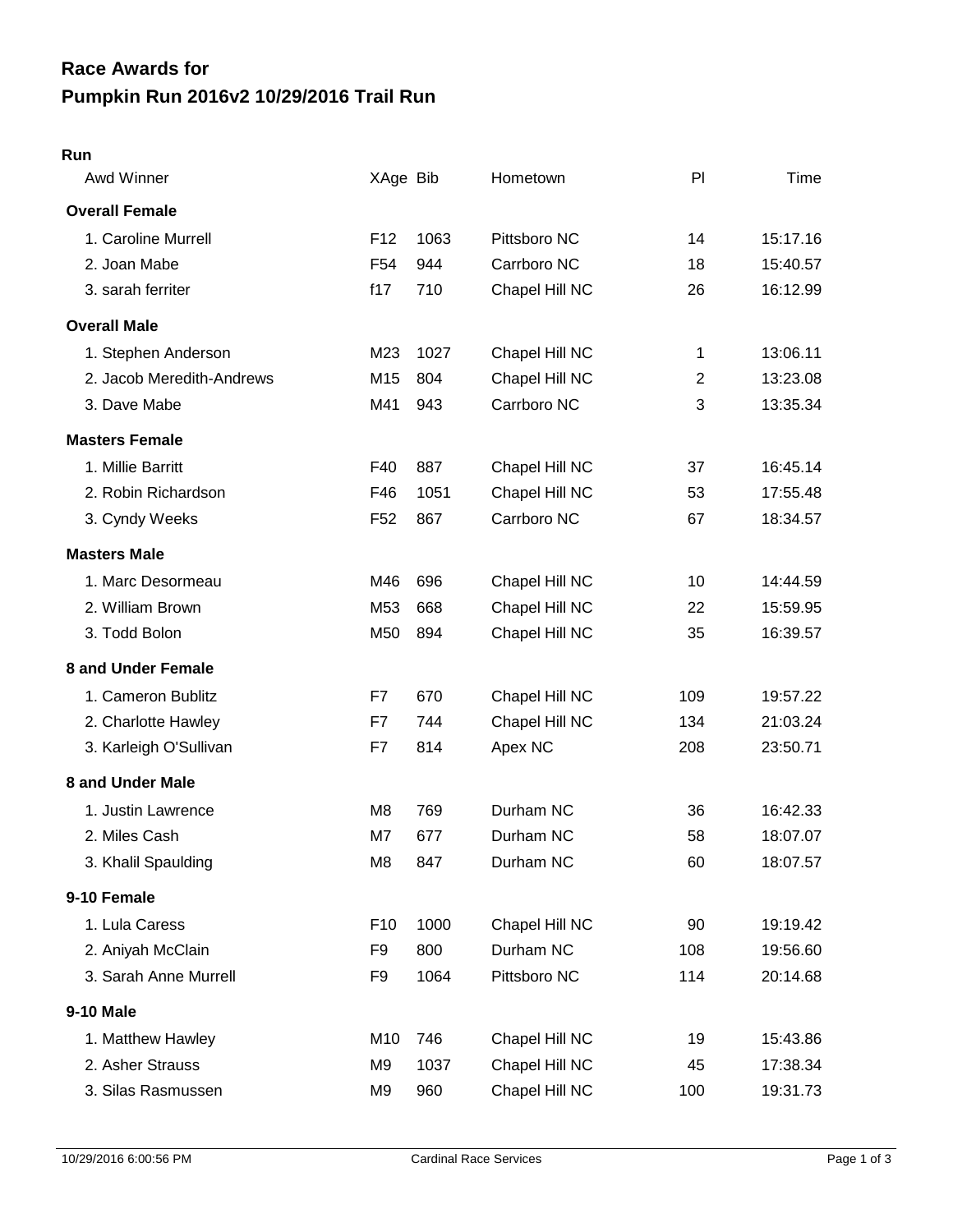## **11-12 Female**

| 1. Alexa Francis      | F11             | 715  | Durham NC        | 64             | 18:17.20 |
|-----------------------|-----------------|------|------------------|----------------|----------|
| 2. Shailyn O'Sullivan | F <sub>12</sub> | 815  | Apex NC          | 74             | 18:53.66 |
| 3. Lianne Saussy      | F <sub>12</sub> | 967  | Chapel Hill NC   | 113            | 20:13.63 |
| <b>11-12 Male</b>     |                 |      |                  |                |          |
| 1. Eden Foster        | M12             | 713  | Durham NC        | 25             | 16:10.32 |
| 2. Robert Benjamin    | M11             | 658  | Chapel Hill NC   | 34             | 16:38.50 |
| 3. Claude McLeod      | M12             | 1015 | Chapel Hill NC   | 56             | 18:00.55 |
| 13-14 Female          |                 |      |                  |                |          |
| 1. Teresa Fiorito     | F14             | 916  | Chapel Hill NC   | 55             | 17:59.63 |
| 2. Kelly Gannon       | F14             | 722  | Chapel Hill NC   | 124            | 20:39.87 |
| 3. Makayla Gamble     | F <sub>13</sub> | 721  | Durham NC        | 131            | 20:53.89 |
| 13-14 Male            |                 |      |                  |                |          |
| 1. Zeno Scotti        | M14             | 834  | Chapel Hill NC   | 5              | 13:49.55 |
| 2. Ben Hawley         | M13             | 743  | Chapel Hill NC   | 12             | 14:59.76 |
| 3. David Kertai       | M14             | 936  | Chapel Hill NC   | 13             | 15:01.06 |
| 15-19 Female          |                 |      |                  |                |          |
| 1. Jade Strauss       | F <sub>15</sub> | 1035 | Chapel Hill NC   | 83             | 19:08.16 |
| 2. Hailey Brown       | F <sub>18</sub> | 667  | Chapel Hill NC   | 85             | 19:13.25 |
| 3. Madigan Clossick   | f16             | 680  | Chapel Hill NC   | 174            | 22:47.05 |
| 15-19 Male            |                 |      |                  |                |          |
| 1. David Hadar        | M18             | 1005 | Chapel Hill NC   | 4              | 13:41.96 |
| 2. Tyler Yandrofski   | M16             | 876  | Chapel Hill NC   | $\overline{7}$ | 14:24.24 |
| 3. Harry Kmiec        | M17             | 761  | Chapel Hill NC   | 9              | 14:38.28 |
| 20-29 Female          |                 |      |                  |                |          |
| 1. Kendra Smyth       | F <sub>29</sub> | 1097 | <b>DURHAM NC</b> | 71             | 18:46.79 |
| 2. Rebecca Marino     | F <sub>28</sub> | 797  | Carrboro NC      | 80             | 19:03.97 |
| 20-29 Male            |                 |      |                  |                |          |
| 1. Ben Lockhart       | M23             | 786  | Raleigh NC       | 27             | 16:20.36 |
| 2. Matteo Binfare     | M27             | 660  | Chapel Hill NC   | 29             | 16:24.99 |
| <b>30-39 Female</b>   |                 |      |                  |                |          |
| 1. Natalie Lakas      | F37             | 1008 | Chapel Hill NC   | 70             | 18:41.55 |
| 2. Nancy Bunn         | F33             | 897  | Carrboro NC      | 139            | 21:15.74 |
| 30-39 Male            |                 |      |                  |                |          |
| 1. Greg Lane          | M30             | 1086 | Carrboro NC      | 6              | 14:04.04 |
| 2. Jonathan Smith     | M34             | 969  | Apex NC          | 8              | 14:32.51 |